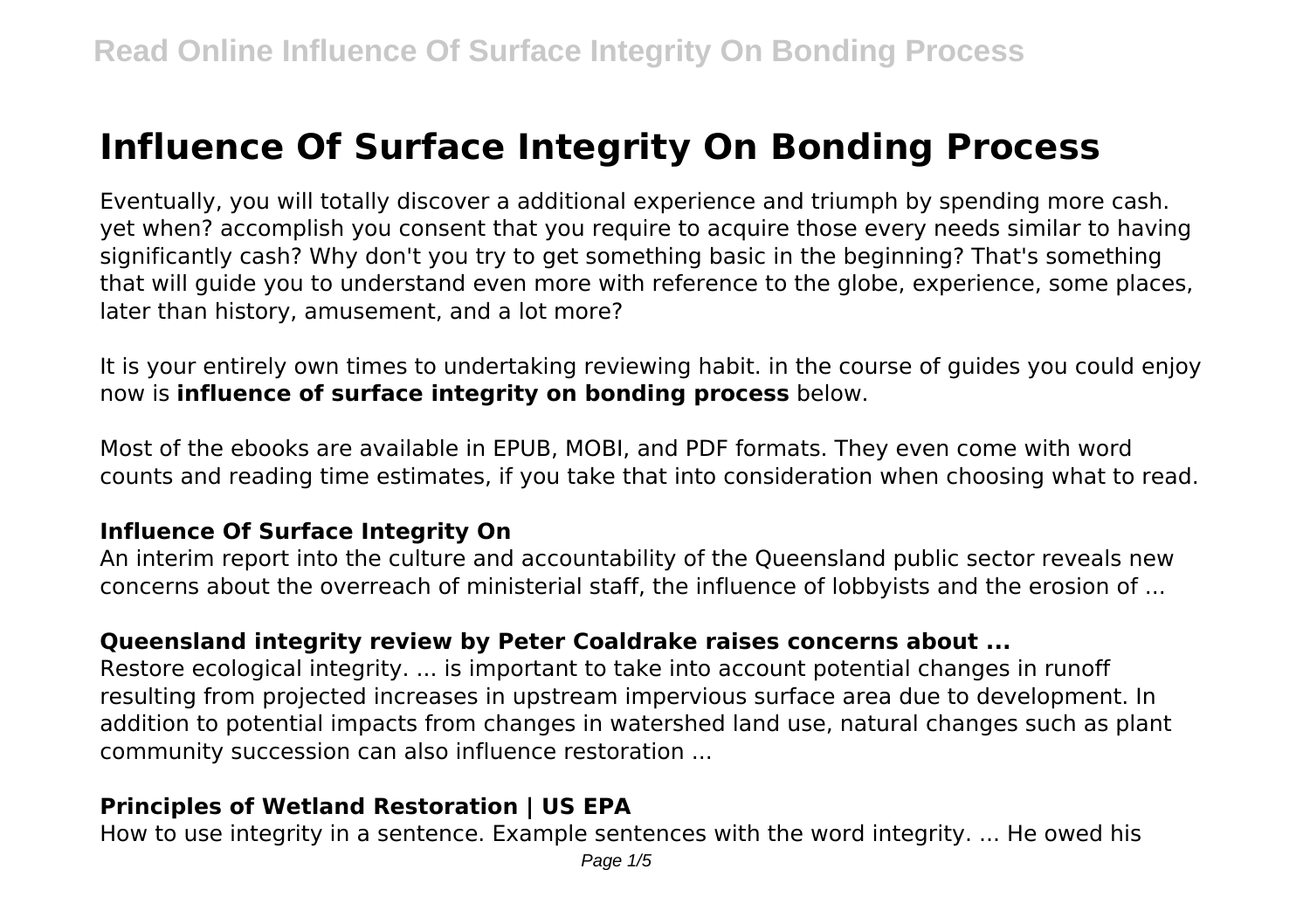influence partly to his natural genius and partly to the transparent integrity and nobility of his character. 1. 0. ... The panels had begun to rust badly and threatened the structural integrity of the surface. 1. 0.

#### **Use integrity in a sentence | The best 367 integrity sentence examples**

Bones are not inert structures within the human body; they continue to change over the course of a lifespan. This process of skeletal change is known as bone remodeling, which both protects the structural integrity of the skeletal system and metabolically contributes to the body's balance of calcium and phosphorus. Remodeling entails the resorption of old or damaged bone, followed by the ...

## **Physiology, Bone Remodeling - StatPearls - NCBI Bookshelf**

Which of the following influence resistance of skin integrity? A. Age. B. Amount of underlying tissue. C. Illness. D. All of the above. E. None of the above. 6. Which structure of the hair profects beyond the surface of the skin. 7. A is a break or disruption in the normal integrity of the skin and tissues. 8.

## **Nurs 200 - Exam 2 - Chapter 38: Skin Integrity And Wound care**

Many people resist acknowledging the influence of organizational factors on individual behavior—especially on misconduct—for fear of diluting people's sense of personal moral responsibility.

## **Managing for Organizational Integrity - Harvard Business Review**

A Global Association Working at a Local Level. For electronics engineering and manufacturing professionals seeking to improve processes through best practices and real world solutions, SMTA offers exclusive access to local and global communities of experts as well as accumulated research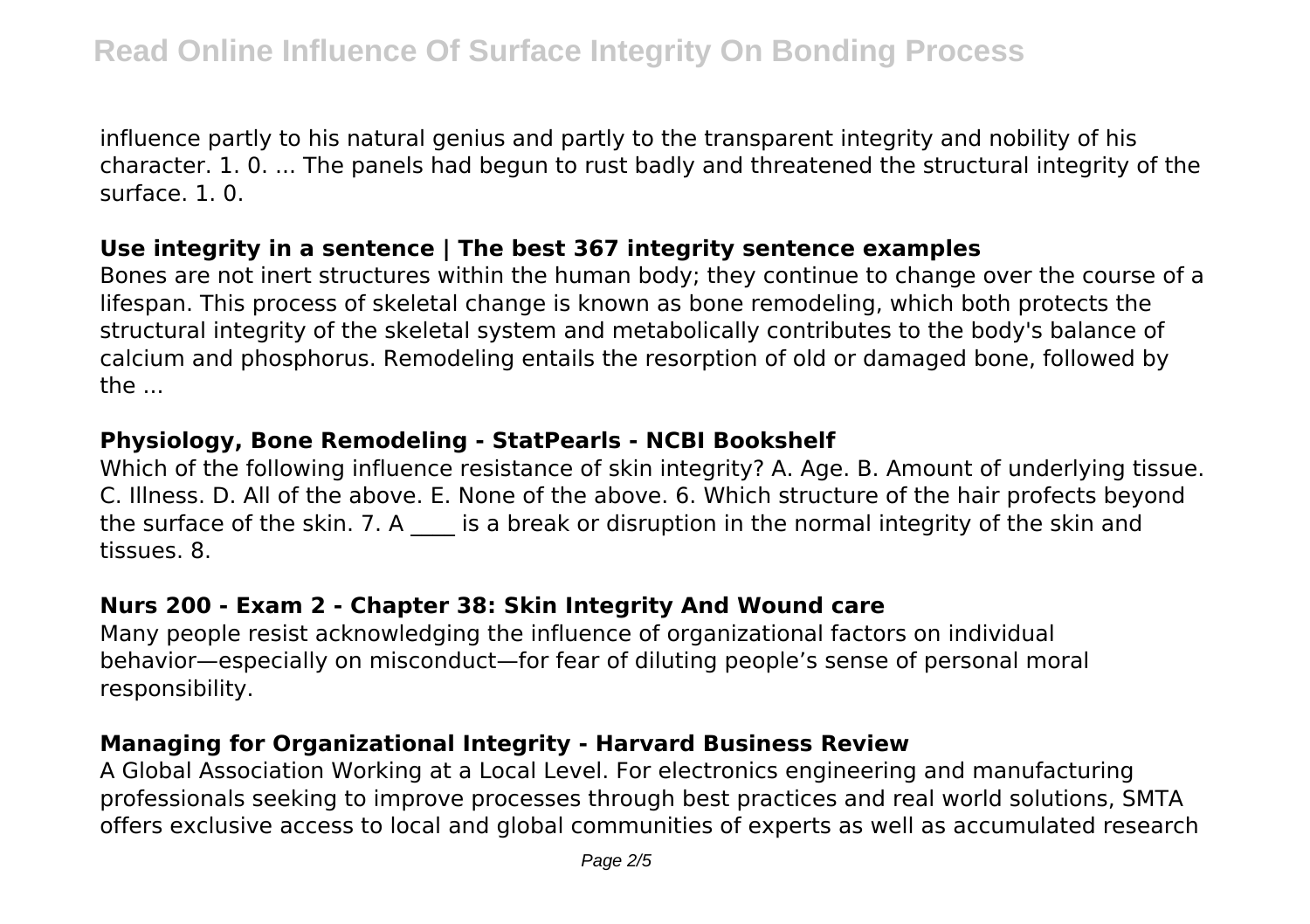and training materials from thousands of companies dedicated to advancing the electronics industry.

## **SMTA**

A core value is only true if it has an active influence and if the people or company manage to live by it, at least most of the time. It's also important to remember that individuals don't necessarily choose their core values. Many people have these values instilled in them by their parents and other influences in the community around them.

## **Examples of Core Values: 100 Powerful Principles**

Information technology (IT) as a medium for the work of artists and designers is discussed in Chapter 3, which points out that there are many ways for computer science (CS) to support new tools and applications for the arts and design disciplines, in service to cutting-edge and more mainstream practitioners alike.These tools and applications offer the potential for beneficial developments in ...

# **The Influence of Art and Design on Computer Science Research and ...**

Land surface and marine surface observations data from the Met Office station network and other world wide stations as stored in the Met Office MIDAS database. Data are available for the period 1853 to present. The dataset comprises daily and hourly weather measurements, hourly wind parameters, max and min air temperatures, soil temperatures ...

# **Met Office Integrated Data Archive System (MIDAS) Land and Marine ...**

Figure 4. An adult male orca in the New Zealand catalogue who shows loss of structural integrity. Corkscrew (catalogue # NZ15) was first photographed in 1985 with a 'zig-zag' shape to his fin, yet the fin remains upright. This photograph, taken 22 years later (in 2007), shows no change in the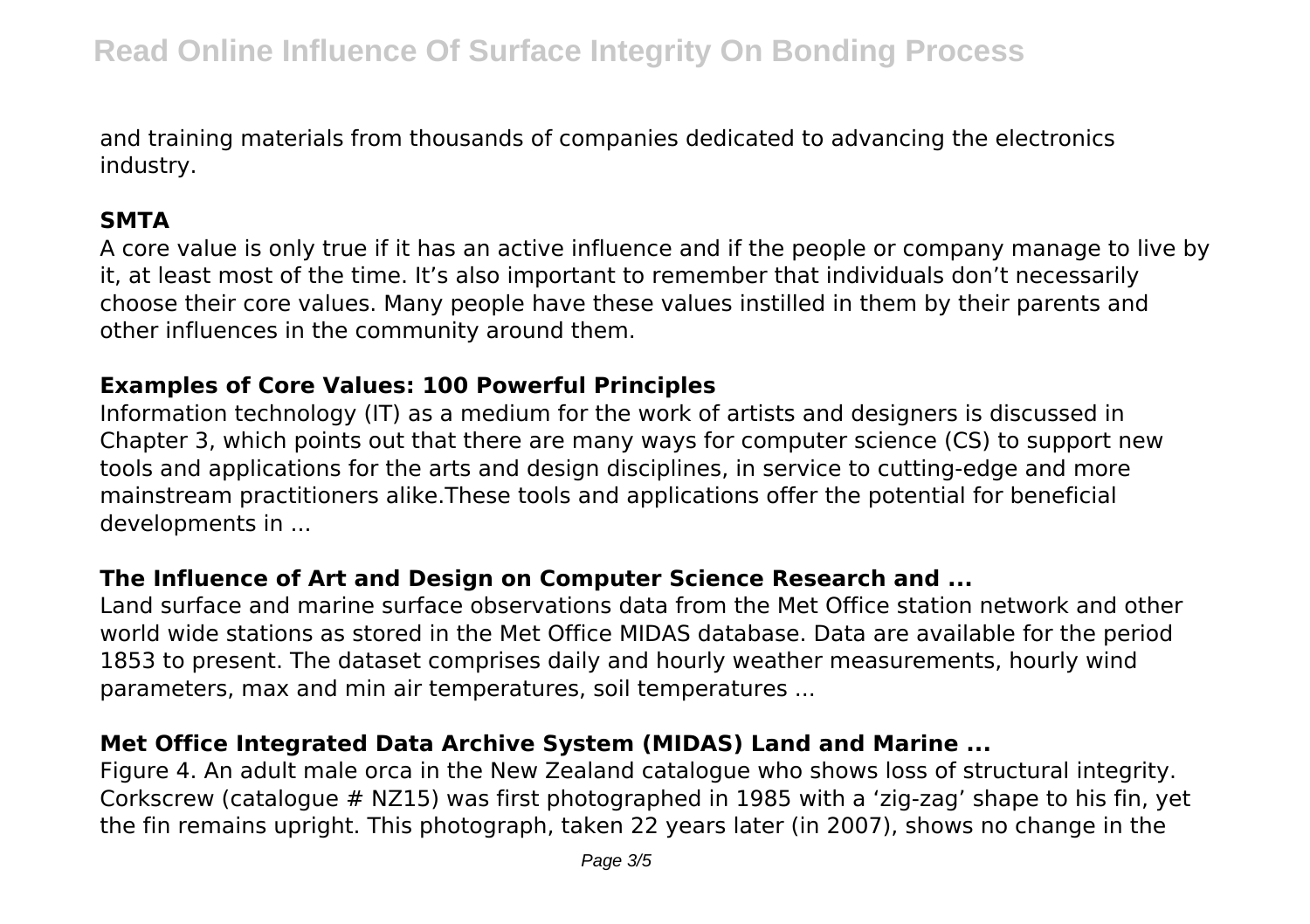structural integrity of the dorsal fin.

## **SeaWorld Fact Check - Dorsal Fin Collapse**

A knock-down of syntaxin 11 or SNAP-23 suppressed the LPS-induced transport of TLR4 to the cell surface and promoted its lysosomal degradation . Recycling of TLR4 can be down-regulated by TRPM7, as suggested by Granucci's analysis of the TLR4 reappearance on the surface of TRPM7-depleted and LPS-stimulated macrophages .

## **TLR4 and CD14 trafficking and its influence on LPS-induced pro ...**

The cell is prepared to divide but has to check to make sure everything is ready. DNA integrity, the presence of enough cell material and the verification of signals from other cells is carried out. Mitosis. The chromosomes and the nucleus divide. The organelles are shared out and the cell grows a new dividing membrane.

#### **Internal Factors That Influence Cell Division - Sciencing**

The Journal of Prosthetic Dentistry is the leading professional journal devoted exclusively to prosthetic and restorative dentistry.The Journal is the official publication for 24 leading U.S. international prosthodontic organizations. The monthly publication features timely, original peerreviewed articles on the newest techniques, dental materials, and research findings.

## **Home Page: Journal of Prosthetic Dentistry**

The microstructures of the carburized layer were characterized. Fig. 2(a)–(d) present cross-sectional optical micrographs of the C series after etching with a 2% Nital solution.As shown in Fig. 2(a), a characteristic brown structure was observed near the surface of the carburized steel. As indicated by the enlarged micrographs shown in Fig. 2(b)–(d), martensitic microstructure was observed ...